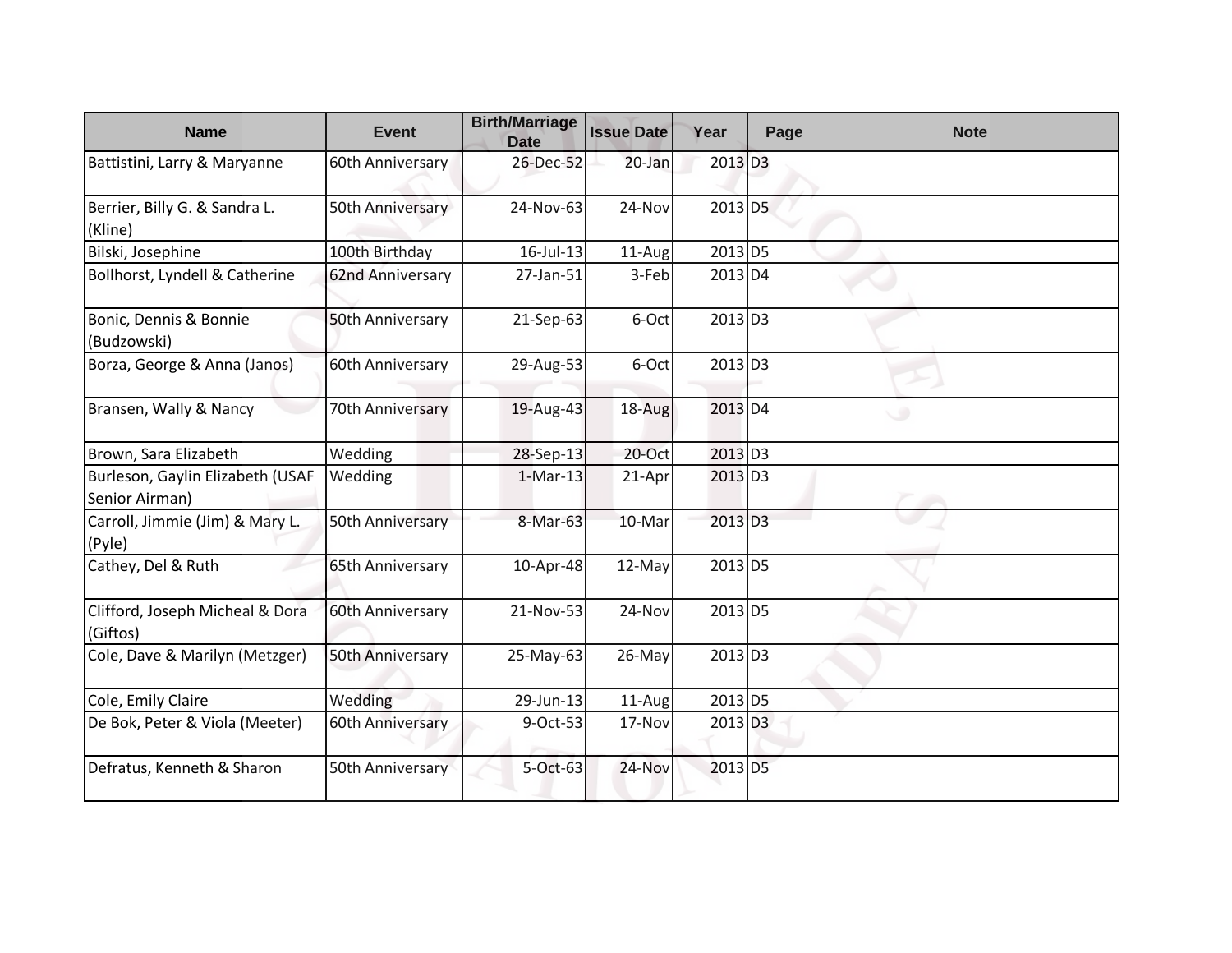| Downey, Donal & Cheryl                           | 50th Anniversary | 24-Aug-63      | 25-Aug  | 2013 D6               |                      |
|--------------------------------------------------|------------------|----------------|---------|-----------------------|----------------------|
| Egan, Tom & Lois                                 | 66th Anniversary | 31-May-47      | 26-May  | 2013 D3               |                      |
| Endris, Brittany A.                              | Wedding          | $6-Sep-13$     | 6-Oct   | 2013 D3               |                      |
| Erickson, Jack & Lois (Mummery)                  | 65th Anniversary | 7-Aug-48       | 18-Aug  | 2013 D4               |                      |
| Eriks, Marvin & Ruth                             | 70th Anniversary |                | 29-Dec  | 2013 D5               |                      |
| Evers, Richard R. III                            | Wedding          | 17-Aug-13      | 17-Nov  | 2013 D3               |                      |
| Fetzko, Al & Tess (Gavrich)                      | 60th Anniversary | 14-Feb-53      | 17-Feb  | 2013 D4               |                      |
| Fitz, Michael Wesley (USAF<br>Senior Airman)     | Wedding          | $1-Mar-13$     | 21-Apr  | $2013$ D <sub>3</sub> |                      |
| Fogarty, Jacqueline                              | 90th Birthday    | 28-Dec-22      | 3-Mar   | $2013$ D4             |                      |
| France, Pammy                                    | Wedding          | $6$ -Jan-13    | 17-Feb  | $2013$ D4             |                      |
| Franciski, Thomas                                | Wedding          | $6$ -Jan-13    | 17-Feb  | 2013 D4               |                      |
| Fraschetti, Michelle                             | Wedding          | 22-Sep-12      | 12-May  | 2013 D5               |                      |
| Funcik, Thomas & Nancy (Houx)                    | 45th Anniversary | 16-Aug-68      | $1-Sep$ | 2013 D5               |                      |
| Gelon, Richard & Judith                          | 50th Anniversary | 28-Dec-63      | 29-Dec  | 2013 D5               |                      |
| Girman, James R. & Eleanor M.<br>(Matyl)         | 60th Anniversary | $9-May-53$     | 12-May  | 2013 D5               |                      |
| Gomez, Al & Jacqueline (Reed)                    | 60th Anniversary | 8-Aug-53       | 4-Aug   | 2013 D5               |                      |
| Gore, Joseph D.                                  | Wedding          | $6-$ Sep $-13$ | 6-Oct   | $2013$ D <sub>3</sub> |                      |
| Grcich, Joseph A. & Virginia M.<br>(Hassenpflug) | 65th Anniversary | 7-Oct-48       | 27-Oct  | 2013 D6               |                      |
| Greenwald, Miles Fletcher                        | Wedding          | 29-Jun-13      | 11-Aug  | 2013 D5               |                      |
| Gunia, Marian                                    | 90th Birthday    |                | 27-Jan  | 2013 D5               | Birth date not given |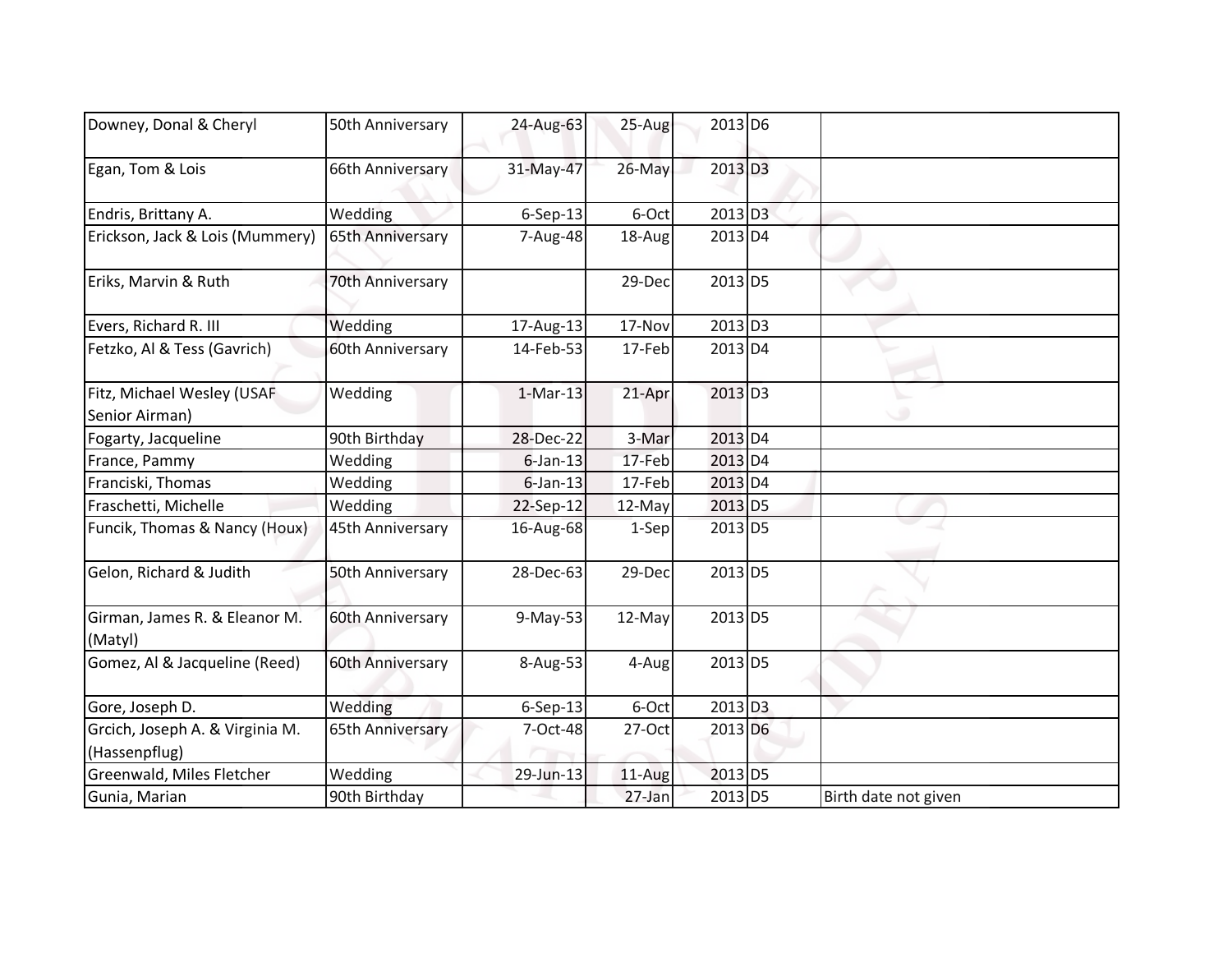| Hanus, Sigmund John & Clara                       | 60th Anniversary | 20-Jun-53    | 22-Sep    | 2013 D5               |                            |
|---------------------------------------------------|------------------|--------------|-----------|-----------------------|----------------------------|
| Jean (Anthony)                                    |                  |              |           |                       |                            |
| Heighway, Benjamin                                | Wedding          | $21$ -Jun-13 | 18-Aug    | 2013 D4               |                            |
| Hess, Mary                                        | 100th Birthday   | 24-Jun-13    | 30-Jun    | 2013 D5               |                            |
| Hoekstra, Ralph & Lois                            | 60th Anniversary |              | 2-Jun     | 2013 D3               | Wedding date not given     |
| Holba, Michael Andrew                             | Wedding          | 28-Sep-13    | 20-Oct    | 2013 D3               |                            |
| Hornak, Paul & Theresa (Germick) 65th Anniversary |                  |              | $29-Sep$  | 2013 D3               | Wedding date not specified |
| Hric, Mary S.                                     | 95th Birthday    | 22-Aug-18    | $1-Sep$   | 2013 D5               |                            |
| Jeanor, Rich & Irene (Baran)                      | 50th Anniversary | 25-May-63    | $14$ -Jul | $2013$ D <sub>3</sub> |                            |
| Jongsma, Henry                                    | 95th Birthday    | $9-Aug-18$   | 11-Aug    | 2013 D5               |                            |
| Kielpikowski, Alan & Kay                          | 50th Anniversary | 22-Jun-63    | 7-Jul     | 2013 D3               | ر                          |
| Kocielko, Donald & Mary                           | 50th Anniversary | 15-Jul-63    | $14$ -Jul | $2013$ D <sub>3</sub> |                            |
| Kovach, Jessica                                   | Wedding          | $21$ -Jun-13 | 18-Aug    | 2013 D4               |                            |
| Kovera, Chuck & Dolores                           | 61st Anniversary | 1952         | 8-Dec     | 2013 D3               | Wedding date not given     |
| Lenoch, Amanda J.                                 | Wedding          | 17-Aug-13    | 17-Nov    | 2013 D3               |                            |
| Leonard, Bill & Kay                               | 68th Anniversary | 31-Dec-45    | 22-Dec    | 2013 D4               |                            |
| Lerch, Donald W. & Clara L.<br>(Swire)            | 65th Anniversary | 8-Apr-48     | $7-Apr$   | 2013 D4               |                            |
| Lichty, Alice                                     | 90th Birthday    |              | 24-Nov    | 2013 D5               | Birth date not given       |
| Locke, Bob & Joyce                                | 61st Anniversary | 12-Dec-52    | 15-Dec    | 2013 D3               |                            |
| Ludwick, Gertrude                                 | 90th Birthday    | 4-Dec-23     | 15-Dec    | 2013 D3               |                            |
| McCabe, Francis & Ramah<br>(Stidmon)              | 60th Anniversary | 6-Dec-53     | 8-Dec     | 2013 D3               |                            |
| Mendenhall, Matt                                  | Wedding          | 22-Sep-12    | 12-May    | 2013 D5               |                            |
| Mercaldo, Vincent James &<br>Dolores (Keller)     | 50th Anniversary | 11-May-63    | 23-Jun    | 2013 D3               | second listing             |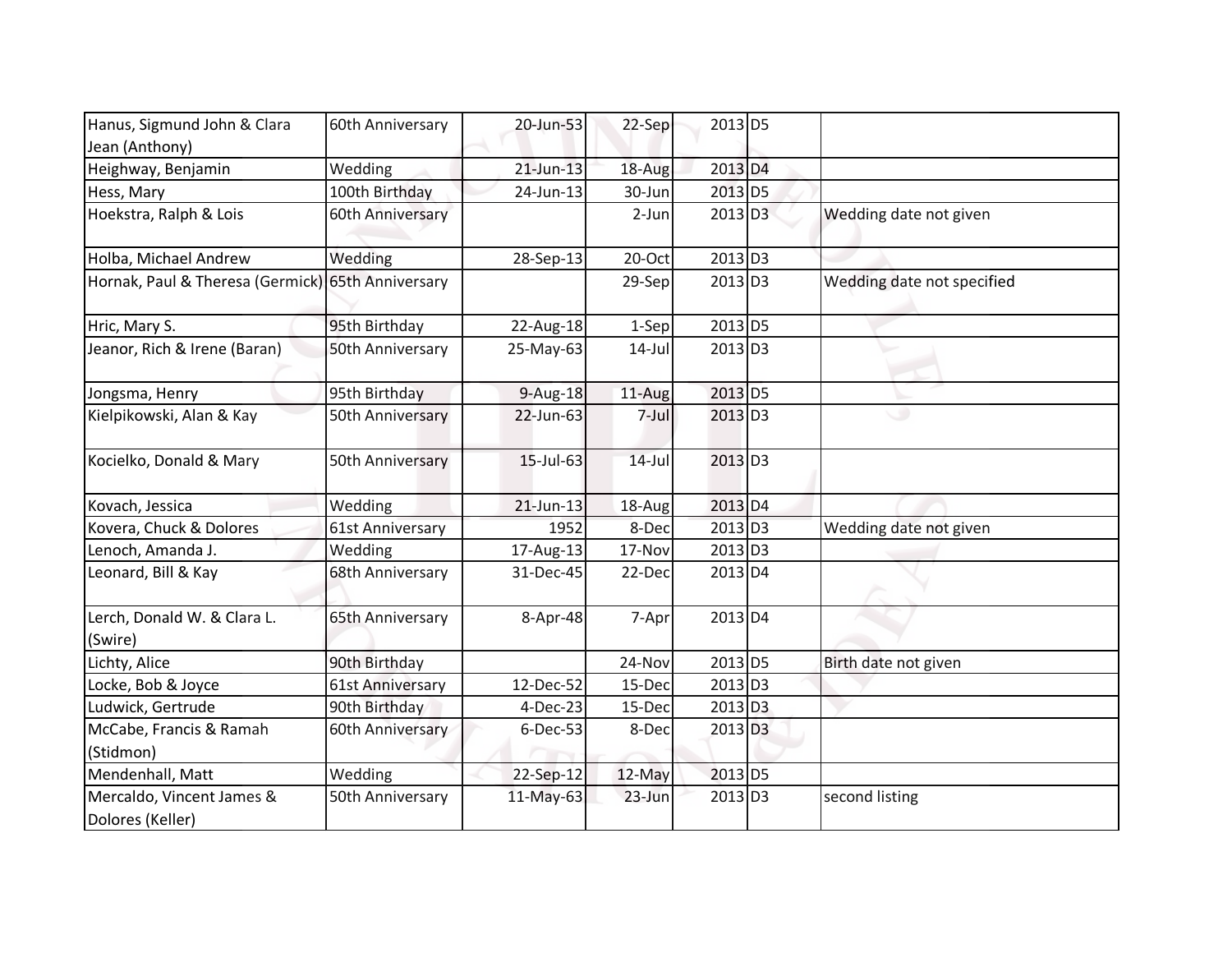| Mercaldo, Vincent James &<br>Dolores (Keller)    | 50th Anniversary | 11-May-63 | $16$ -Jun | 2013 D9               |                        |
|--------------------------------------------------|------------------|-----------|-----------|-----------------------|------------------------|
| Miller, Rebecca Suzanne                          | Wedding          | 25-Aug-12 | 17-Feb    | 2013 D4               |                        |
| Mitchell, Dick & Linda                           | 50th Anniversary | 7-Dec-63  | 8-Dec     | $2013$ D <sub>3</sub> |                        |
| Mucha, John & Rachelle                           | 45th Anniversary | 19-Jul-68 | 28-Jul    | 2013 D5               |                        |
| Mucha, John & Rachelle                           | 45th Anniversary | 19-Jul-68 | $21-Jul$  | 2013 D5               |                        |
| Pilz, David & Connie                             | 50th Anniversary | 3-Aug-63  | 11-Aug    | 2013 D5               |                        |
| Potempa, Chester & Peggy<br>(Green)              | 60th Anniversary | 5-Sep-53  | $22-Sep$  | 2013 D5               |                        |
| Ranger, Lee & Barb                               | 60th Anniversary | 24-May-53 | 26-May    | 2013 D3               |                        |
| Rauen, Irvan & Leona (Benkie)                    | 70th Anniversary | 14-Jul-43 | $14$ -Jul | $2013$ D <sub>3</sub> |                        |
| Rupnow, Dick & Gladys                            | 25th Anniversary |           | 18-Aug    | 2013 D4               | Wedding date not given |
| Seagraves, Clarence & Josie                      | 60th Anniversary | 18-Jul-53 | $11-Aug$  | 2013 D5               |                        |
| Serafin, John W. "Dutch" &<br>Margaret (Hornyak) | 70th Anniversary | 13-Nov-43 | 17-Nov    | $2013$ D <sub>3</sub> |                        |
| Serna, Adolfo Cesar                              | 89th Birthday    | 28-Mar-23 | 7-Apr     | 2013 D4               |                        |
| Serna, Adolfo Cesar & Terry                      | 64th Anniversary | 31-Mar-48 | 7-Apr     | 2013 D4               |                        |
| Slupski, Joseph & Anita                          | 60th Anniversary | 29-Aug-53 | $1-Sep$   | $2013$ D <sub>5</sub> |                        |
| Spencer, David                                   | 95th Birthday    |           | 19-May    | 2013 D3               | Birth date not given   |
| Stan, Phillip Sr. & Mary (Marie)                 | 65th Anniversary | 12-Jun-48 | $16$ -Jun | 2013 D9               |                        |
| Strbjak, Brett Michael                           | Wedding          | 25-Aug-12 | 17-Feb    | 2013 D4               |                        |